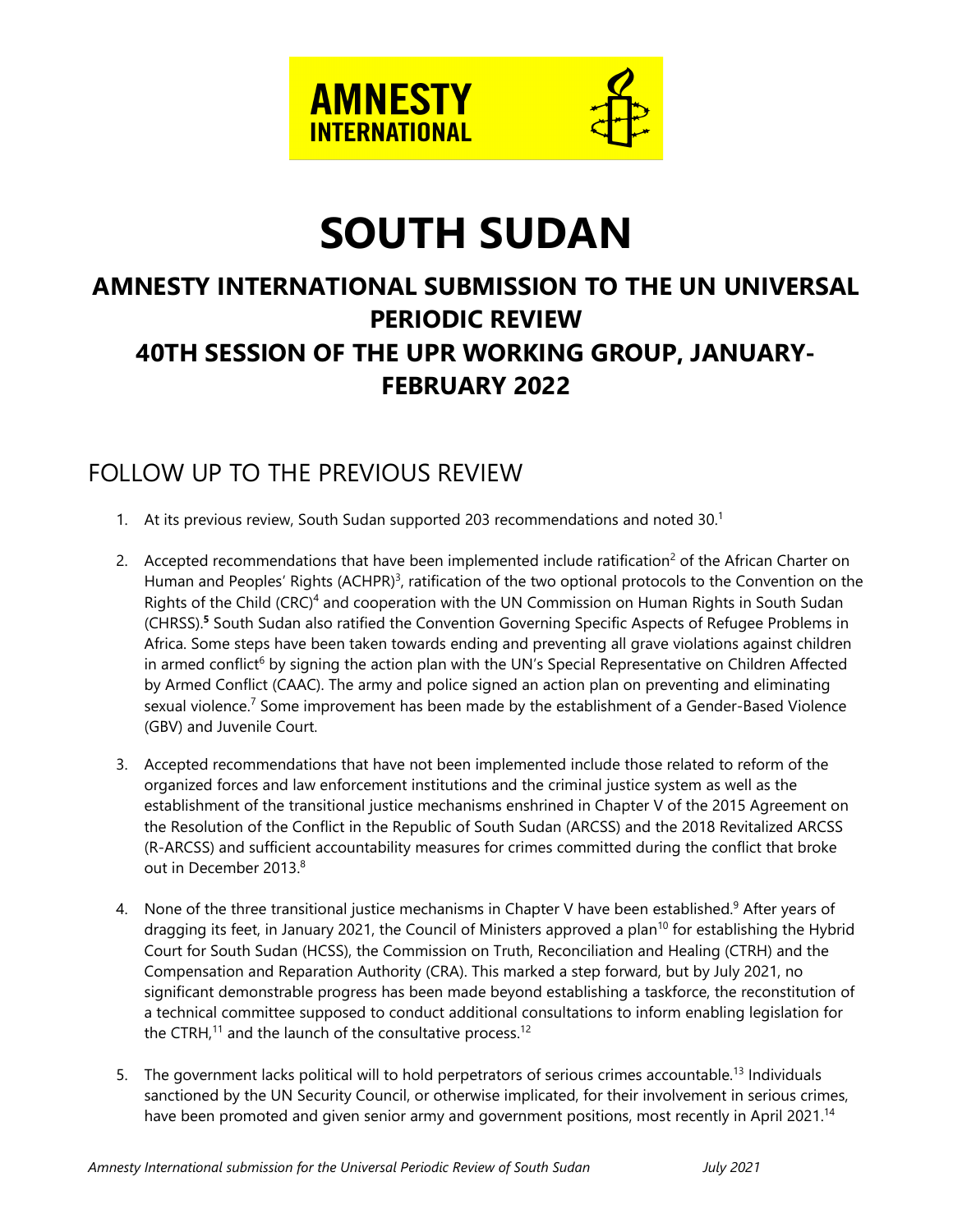Civilian and military courts lack independence<sup>15</sup> and military courts lack jurisdiction to prosecute soldiers for crimes against civilians. 16

- 6. During the 2016 review, the Minister of Justice said that crimes under international law would be included in the Penal Code.<sup>17</sup> Nevertheless, more than 4.5 years later and despite learning visits to Uganda organized by UNMISS for South Sudanese parliamentarians, crimes under international law have still not been incorporated into the Penal Code.
- 7. Despite accepting the recommendation to ratify the International Covenant on Civil and Political Rights (ICCPR) and the International Covenant on Economic, Social and Cultural Rights (ICESCR),<sup>18</sup> the President has not ye<sup>t</sup> signed the parliament'<sup>s</sup> recommendations to ratify the Conventions and the ICCPR'<sup>s</sup> First Optional Protocol.
- 8. During the previous review, South Sudan accepted to develop a human rights agenda and action plan.<sup>19</sup> This would be <sup>a</sup> start to improve the human rights situation, but the governmen<sup>t</sup> has not done so.
- 9. No, or insufficient, measures have been taken to ensure protection of the right to freedom of expression. 20

### THE NATIONAL HUMAN RIGHTS FRAMEWORK

#### **Bill of rights**

10. South Sudan'<sup>s</sup> 2011 Transitional Constitution has <sup>a</sup> bill of rights containing several human rights and fundamental freedoms that all organs of the governmen<sup>t</sup> are legally obliged to respect, uphold and promote.<sup>21</sup> Article 9.3 of the constitution determines that "all rights and freedoms enshrined in international human rights treaties, covenants and instruments ratified or acceded to by the Republic of South Sudan shall be an integral part of this Bill." 22

#### **South Sudan Human Rights Commission**

11. South Sudan's national human rights commission $^{23}$  is mandated to monitor the rights and freedoms in the Bill of Rights<sup>24</sup> and investigate complaints of human rights violations.<sup>25</sup> Under the review period, the President has not appointed <sup>a</sup> Chairperson, so the Human Rights Commission is not fully established, and has failed to implement provision 1.19.1.8 of the 2018 R-ARCSS. The Commission does not have Astatus under the Paris Principles. It is tasked to periodically report on human rights, including submitting annual reports to parliament.<sup>26</sup>

#### **Crimes under international law**

- 12. Crimes under international law have not been incorporated into South Sudanese law. The Ministry of Justice introduced a problematic Penal Code amendment bill on these crimes to Parliament in  $2016^{27}$ which is still under parliamentary discussion. 28
- 13. Command responsibility does not exist under South Sudanese law as <sup>a</sup> mode of criminal liability. Consequently, army commanders cannot be prosecuted for having failed to prevent the commission of crimes by armed forces under their command, or for having failed to punish them once crimes were committed that they knew, or should have known, about.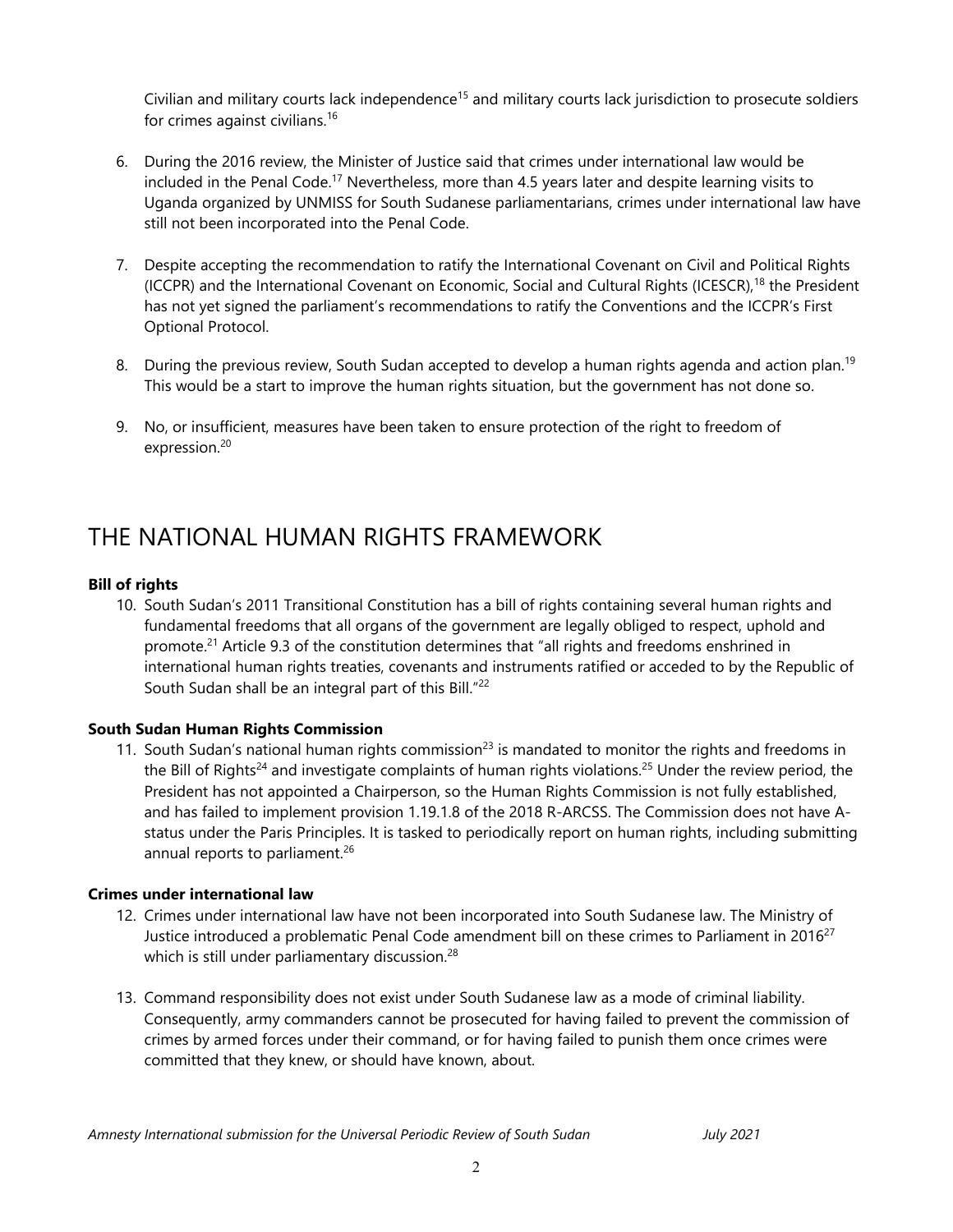#### **The 2014 National Security Service Act**

- 14. South Sudan noted recommendations to repeal its problematic 2014 National Security Service (NSS) Act which remains unamended.<sup>29</sup> In breach of Article 159 of South Sudan's 2011 Transitional Constitution which mandates the NSS to conduct classic intelligence activities,<sup>30</sup> the 2014 NSS Act gives the NSS sweeping police-like powers to arrest, detain, conduct searches, seize property without adequate judicial oversight or safeguards against the abuse of such powers. The Act furthermore endows the NSS with unchecked powers to conduct surveillance without sufficiently protecting the right to privacy guaranteed under Article 2011 of the country'<sup>s</sup> Transitional Constitution, as well as regional and international human rights law.<sup>31</sup>
- 15. Since 2014, South Sudanese authorities have ignored calls to bring the 2014 NSS Act in line with the country'<sup>s</sup> 2011 Transitional Constitution and its obligations under regional and international human rights law. South Sudan has not amended the legislation as required under article 1.18.1.2 of the R- $\mathsf{ARCSS.}^{32}$

#### **The death penalty**

16. In South Sudan, the 2008 Penal Code provides for the death penalty for $^{\rm 33}$  several crimes including murder. <sup>34</sup> Civilians sentenced to death are executed by hanging.<sup>35</sup> Soldiers sentenced to death by military courts are executed by a firing squad.<sup>36</sup> Section 21 of the 2011 Transitional Constitution protects persons under the age of 18, and of and over the age of 70, from being sentenced to death and women caring for <sup>a</sup> child below two years old from execution. 37

### THE HUMAN RIGHTS SITUATION ON THE GROUND

17. South Sudan consistently ranks towards the bottom of global human (development) indexes. $^\mathrm{38}$  As in many other countries, COVID-19 exposed inequality and limited realization of basic human rights.

#### **Right to life**

- 18. Since South Sudan'<sup>s</sup> last review in November 2016, all parties to the conflict continue to deliberately kill civilians, including men, women, children, older people, and people with disabilities.<sup>39</sup> Although largescale, nation-wide fighting has decreased since the signing of the 2018 R-ARCSS, governmen<sup>t</sup> and former opposition forces continue to clash with non-state armed actors in southern Equatoria region, killing civilians and committing other crimes under international law in violation of international humanitarian and human rights law. 40
- 19. In 2020, fighting, including cattle raiding, between ethnic groups, clans and sub-clans surged across the country. The government failed to protect at least 600 people, including civilians, from being killed $^\mathrm{41}$  by armed groups and militias who – according to the CHRSS $^{42}$  – are often supported by both government and opposition forces, including through the illicit provision of small arms and light weapons.
- 20. Extra-judicial killings continued during the period under review. 43 Human rights organizations, the UN Panel of Experts and the CHRSS have documented extra-judicial killings by the NSS, military intelligence and the army. 44
- 21. Between January 2017 and July 2021, South Sudan carried out at least 25 judicial executions, including at least 4 individuals who were children at the time of the crime, and at least 45 people were sentenced to death. 45 Until the death penalty is abolished, future judicial proceedings before both civilian and military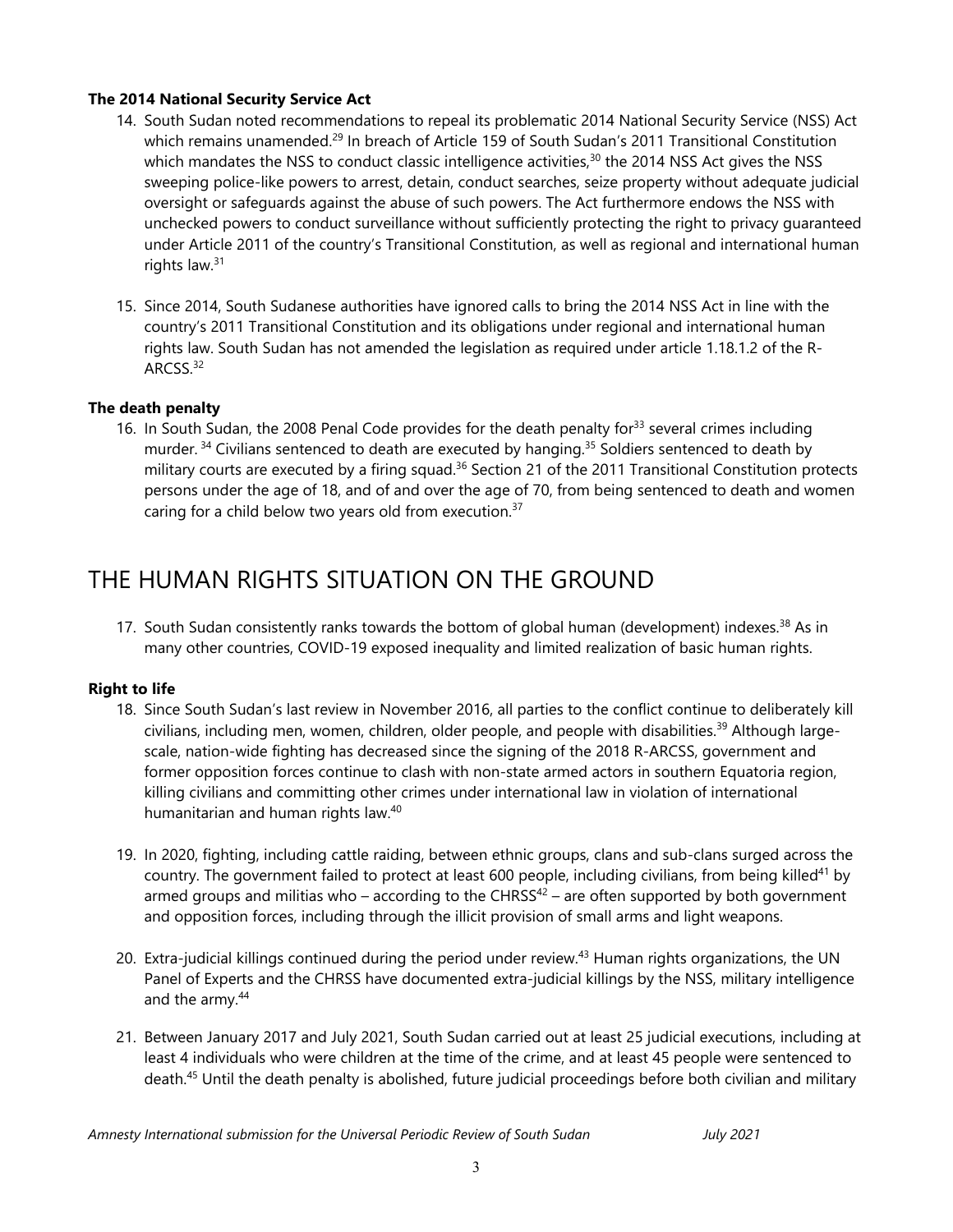courts present <sup>a</sup> high risk of death sentences and executions.

#### **Freedom of association and peaceful assembly**

- 22. Security forces have also violated the right to freedom of peaceful assembly and association. In mid-2019, South Sudanese authorities waged <sup>a</sup> regional crackdown on members of the Red Card Movement (RCM), <sup>a</sup> diaspora-led self-proclaimed civil rights movement. 46 Protesters in Kenya and Ethiopia said they were targeted by NSS agents and threatened with abduction. In May 2019, the governmen<sup>t</sup> deployed the military in the streets, conducted house-to-house searches and threatened protesters, preventing protesters in Juba from participating in a peaceful demonstration.<sup>47</sup>
- 23. On 3 June 2020, security forces shot at unarmed protesters in Juba'<sup>s</sup> Sherikat neighbourhood, injuring at least two protesters.<sup>48</sup> At least 14 demonstrators were arrested and illegally detained in Juba Central Prison for five months until they were released but charged with offences against public order and public nuisance in November 2020. 49
- 24. Despite the repressive environment, human rights defenders have demonstrated, on occasion, without authorities violating their rights to peaceful assembly and the freedom of expression.

#### **Freedom of opinion and expression**

- 25. The rights to freedom of opinion and expression, including media freedoms, continue to be restricted in South Sudan. National actors reporting on human rights violations or engaging with international human rights actors are perceived as traitors or leaking state secrets. In 2018, the CHRSS described South Sudan as "one of the most dangerous places in the world for journalists, with many having been killed, physically assaulted and accused of propagating "Western agendas"<sup>50</sup> concluding that this has had a chilling effect on the press.
- 26. Information that should be public, including laws and court judgements<sup>51</sup> is shrouded in secrecy and considered as classified by many governmen<sup>t</sup> officials, restricting the right to information.
- 27. The South Sudan National Communication Authority, NSS agents and the Media Authority, an oversight body, are responsible for censoring media, suspension and closure of news outlets, seizure of newspapers, blocking access to prominent news sites,<sup>52</sup> revocation or denial of accreditation of foreign correspondents,<sup>53</sup> summons, arbitrary arrests and prolonged detention for critical posts on social media. 54
- 28. The government, primarily through the NSS, conducts communications surveillance with equipment bought in Israel, and likely with support from the telecommunication companies. The NSS also conducts physical surveillance through <sup>a</sup> widespread, cross-border network of informants and agents, by monitoring media and social media, and requiring event organizers to seek permission before holding any form of public gathering such as workshops and civil society meetings. The NSS has used these forms of surveillance illegally, in breach of the right to privacy, to arbitrarily arrest and illegally detain individuals and infringe on press freedoms, the freedom of opinion and expression, and the freedom of assembly.<sup>55</sup>
- 29. South Sudan'<sup>s</sup> legal framework governing surveillance does not meet the principles of non-arbitrariness, legality, necessity, legitimacy and proportionality for surveillance to be <sup>a</sup> legitimate law enforcement tool and to not interfere with the right to privacy. Cumulatively, electronic and physical surveillance – both in practice and perception – have created <sup>a</sup> pervasive climate of fear and self-censorship. While many human rights defenders continue to courageously work within the limits of this repressive environment,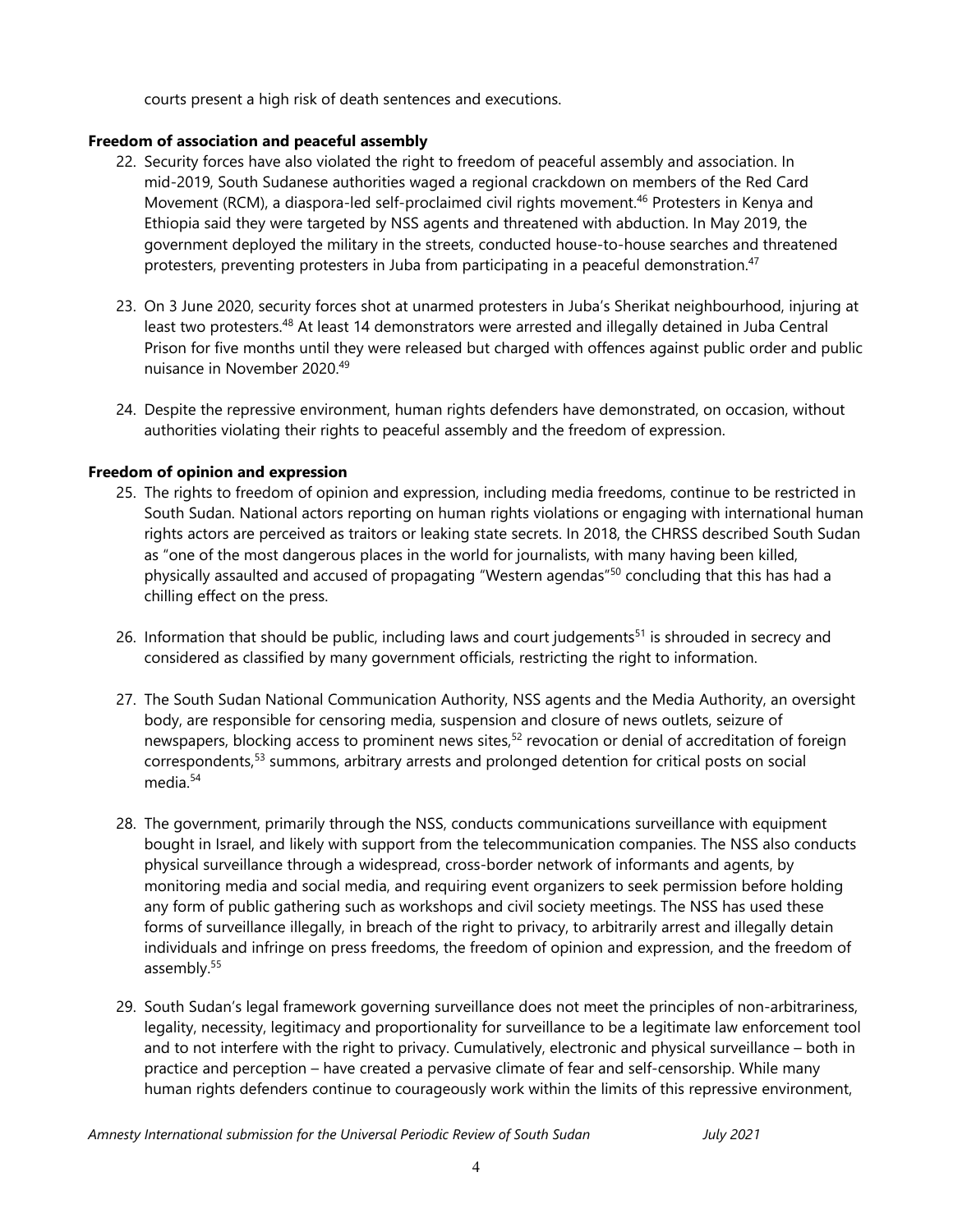free speech is fraught with danger. 56

#### **Arbitrary arrests and prolonged detention**

30. Since the previous review, the NSS and the Military Intelligence Directorate continue to arbitrarily arrest actual and perceived governmen<sup>t</sup> opponents and other critics, including journalists and civil society members, and to hold them in prolonged arbitrary detention in harsh conditions without charge or prospect of trial.<sup>57</sup> Detainees are routinely denied the right to have their detention reviewed by a court.<sup>58</sup> In September 2018, Amnesty International found that due to poor prison conditions, as well as inadequate access to medical care, the health of those detained usually severely deteriorated, in some cases leading to deaths in custody. 59

#### **Freedom from torture and other ill-treatment**

31. Detainees illegally held by the NSS in multiple facilities are routinely badly beaten, especially during interrogation,<sup>60</sup> or as punishment. Victims and other witnesses told Amnesty International in 2018 about being badly beaten with sticks, logs, belts and whips. Amnesty International also received allegations about the use of electrocution as torture by both NSS and Military Intelligence. $^{\rm 61}$ 

### RECOMMENDATIONS FOR ACTION BY THE STATE UNDER REVIEW

#### **Amnesty International calls on the Government of South Sudan to:**

#### *Human rights treaties*

П

- Speedily ratify and implement the ICCPR, ICESCR and their Optional Protocols, the Protocol to the African Charter on Human and Peoples' Rights on the Rights of Women in Africa (the Maputo Protocol), the Protocol to the African Charter on Human and Peoples' Rights on the Establishment of an African Court on Human and Peoples' Rights, the Convention on the Rights of Persons with Disabilities, the African Charter on the Rights and Welfare of the Child, the African Union Convention for the Protection and Assistance of Internally Displaced Persons in Africa (Kampala Convention), as well as consider ratifying other UN and regional human rights treaties.
- $\mathbf{u} = \mathbf{u}$  Implement the ACHPR, Convention on the Elimination of all forms of Discrimination Against Women (CEDAW), Convention on the Rights of the Child (CRC), the Convention Against Torture and Other Cruel, Inhuman or Degrading Treatment or Punishment (CAT) and other UN and regional human rights treaties.

#### *Crimes under international law*

- As <sup>a</sup> matter of urgency, amend the definitions of crimes under international law currently incorporated in the 2015 Penal Code Amendment Bill in conformity with international law and include provisions on torture, enforced disappearance, command responsibility, the non-applicability of amnesties and immunities and amend the Penal Code to ensure conformity with human rights obligations and international standards of fairness.
- Pending independent, impartial and effective investigations, suspend public officials or prevent the appointment to public positions of individuals alleged to be responsible for violations of international humanitarian or human rights law.
- $\mathbf{E}^{\text{max}}$  Initiate prompt, effective, independent and impartial investigations into allegations of crimes under international law and bring suspects to justice in fair trials in open civilian courts and without recourse to the death penalty.
- Adopt the Draft Statute of the Hybrid Court for South Sudan and ensure that the court is established and becomes rapidly operational, starting with its investigative branch, and implement all other transitional

*Amnesty International submission for the Universal Periodic Review of South Sudan July 2021*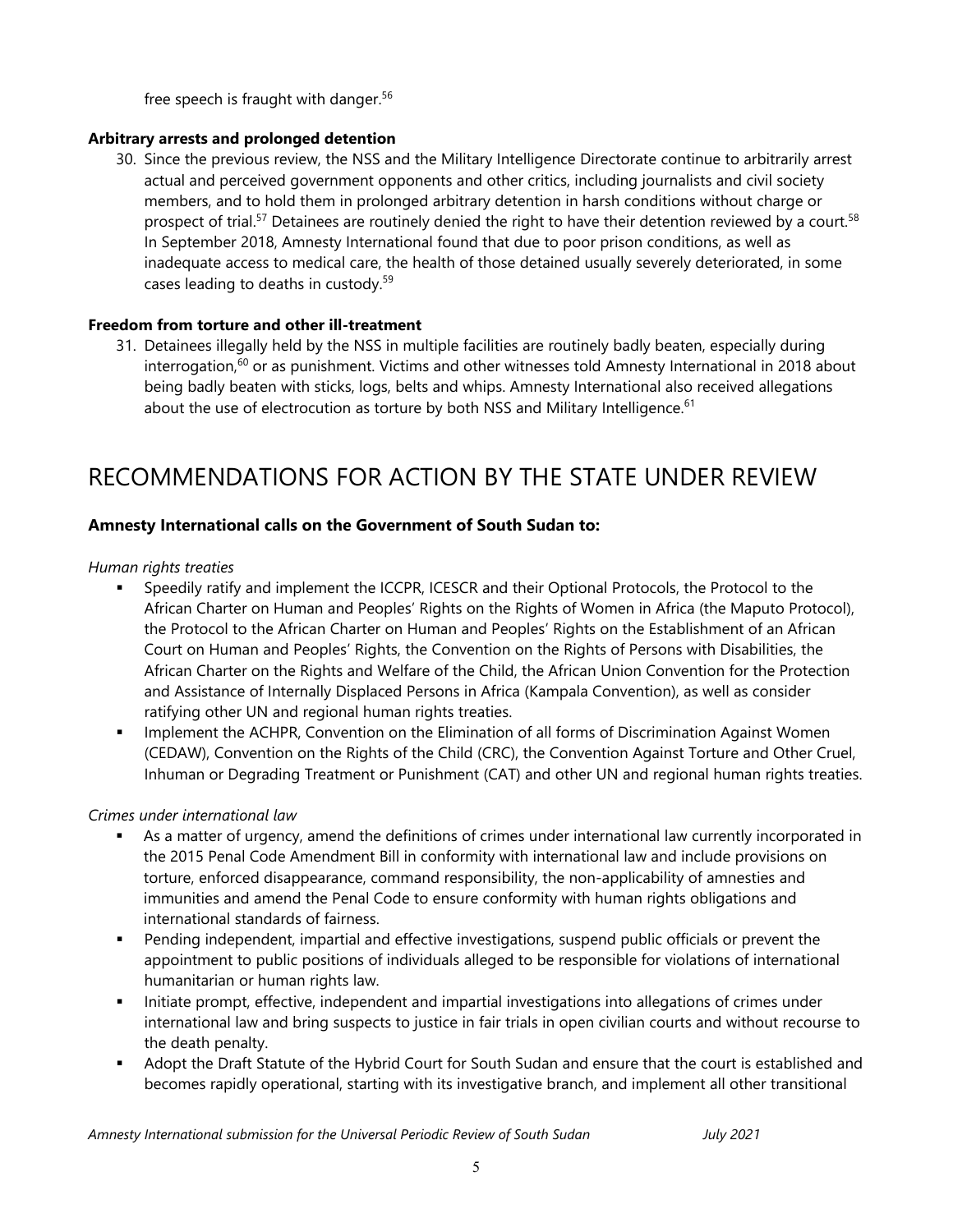justice provisions of the peace agreement.

#### *The 2014 National Security Service Act*

 $\blacksquare$  Review and amend the 2014 NSS Act and the 2019 Amendment Bill to bring it in line with the NSS'<sup>s</sup> constitutional mandate limited to "information gathering, analysis and advice to the relevant authorities"; to explicitly exclude from the NSS powers to arrest, detain, conduct searches, seize property and use force; to make judicial authorization and ongoing oversight of intelligence gathering activities, such as communications interception and physical surveillance, mandatory; and to ensure that the Act complies with international, regional and national human rights standards.

#### *The death penalty*

- П Ensure full compliance with international law and standards on the use of the death penalty, including the prohibition on the use of the death penalty against persons below 18 years of age at the time of the commission of the crime, and pregnan<sup>t</sup> women or women caring for <sup>a</sup> child.
- Immediately establish an official moratorium on executions with <sup>a</sup> view to abolishing the death penalty.

#### *Right to life*

 $\mathbf{u} = \mathbf{u}$  Immediately cease all violations of international humanitarian and human rights law, specifically, by ending all unlawful killings of civilians.

#### *Freedom of opinion and expression, of association and peaceful assembly*

- П Issue clear instructions to all governmen<sup>t</sup> officials and security forces, in particular the NSS, to stop harassing, threatening, arbitrarily arresting and detaining critics of the governmen<sup>t</sup> and governmen<sup>t</sup> officials and ensure that all governmen<sup>t</sup> institutions respect, promote and protect the right to privacy, the right to freedom of expression and opinion, media freedoms and the right to peaceful assembly.
- End the NSS'<sup>s</sup> practice of operating outside the law including the unlawful surveillance of journalists and human rights defenders and requiring public event organizers to seek permission.
- **ISSUE A moratorium on the use of surveillance until a human rights compliant regulatory framework is in** place. This human rights framework should include safeguards against unlawful surveillance including requirements in domestic law for transparency, judicial oversight, and adequate remedy.

#### *Arbitrary arrests and prolonged detention*

- Publicly condemn physical attacks, killings, threats, harassment, obstruction, intimidation, arbitrary arrests and detention of critics of the governmen<sup>t</sup> and governmen<sup>t</sup> officials, including journalists and human rights defenders.
- П Release, or charge with internationally recognizable criminal offences and promptly bring to civilian courts, all remaining detainees arbitrarily held at the NSS and Military Intelligence detention facilities in Juba and the rest of the country in line with obligations under domestic and international law.

#### *Freedom from torture and other ill-treatment*

 Initiate prompt, effective, independent and impartial investigations into NSS and Military Intelligence detention practices, including enforced disappearances, deaths in custody, torture and other illtreatment, and bring those suspected of criminal responsibility to justice in open, accessible civilian courts and without recourse to the death penalty.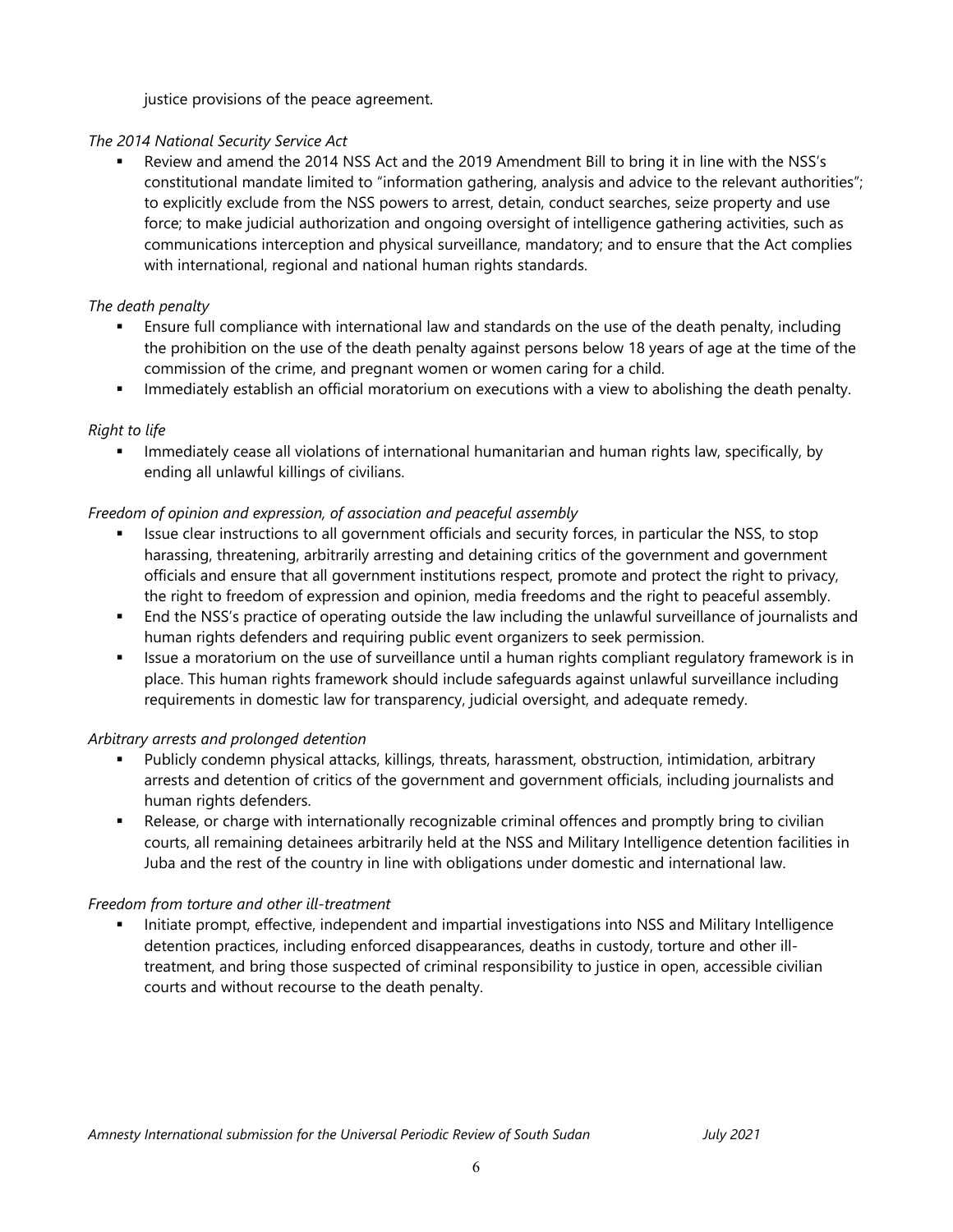4 South Sudan ratified the Optional Protocol to the Convention on the Rights of the Child on the Sale of Children, Child Prostitution and Child Pornography (UNCRC-OPSC) and the Optional Protocol to the Convention on the Rights of the Child on the involvement of children in armed conflict (UNCRC-OPAC) on 27 September 2018. Office of the High Commissioner for Human Rights (OHCHR), *Status of Ratification Interactive Dashboard*, [www.indicators.ohchr.org/](http://www.indicators.ohchr.org/).

Recommendations 126.53 (Germany), 127.1 – 127.8 (Spain, Kenya, Montenegro, Rwanda, Guatemala, Botswana. Luxembourg and Slovakia). UNHRC, *Report of the WG UPR Report: South Sudan,* 28 December 2016, UN Doc. A/HRC/34/13.

5 UNHRC, *Report of the WG UPR: South Sudan,* 28 December 2016, UN Doc. A/HRC/34/13, Recommendations 127.12 - 127.16 (Saudi Arabia, Cuba, Senegal, South Africa, Congo).

6 UNHRC, *Report of the WG UPR: South Sudan,* 28 December 2016, UN Doc. A/HRC/34/13, Recommendations 126.49 – 126.55 (Slovenia, Slovakia, Ukraine, Djibouti, Germany).

7 UNHRC, *Report of the WG UPR: South Sudan,* 28 December 2016, UN Doc. A/HRC/34/13, Recommendations 126.43 – 126.47 (Italy, South Africa, Georgia, Republic of Korea, Slovenia).

8 UNHRC, *Report of the WG UPR: South Sudan,* 28 December 2016, UN Doc. A/HRC/34/13, Recommendations include 126.3 – 126.6 (Belgium, Iceland, Canada, France), 126.8 – 126.9 (New Zealand and Austria), 126.15 (South Africa), 126.57 – 126.66 (Georgia, Albania, Luxembourg, Sierra Leone, Ukraine, United Kingdom of Great Britain and Northern Ireland, United States of America, Australia, Kenya, Sierra Leone), 127.26 - 127.27 (both Uganda), 127.29 – 127.38 (Togo, Egypt, Luxembourg, Spain, Argentina, Ukraine, Denmark, United Kingdom of Great Britain and Northern Ireland, Mexico, The Netherlands).

9 On the contrary, on 2 April 2019, the governmen<sup>t</sup> signed <sup>a</sup> contract with <sup>a</sup> US-based lobby firm to, amongs<sup>t</sup> others, "delay and ultimately block [the] establishment of the hybrid court". Following public outrage, the parties amended the contract on 7 May 2019 and removed the clause obstructing the HCSS. See, Gainful Solutions, Inc., Consulting Contract Agreement with the Government of South Sudan, 2 April 2019, efile.fara.gov/docs/6667- Exhibit-AB-20190418-2.pdf and Gainful Solutions, Inc., Consulting Contract Agreement with the Government of South Sudan, 7 May 2019, on file with Amnesty International.  $^{\rm 10}$  Amnesty International, South Sudan's Council of Minister's approval of plans to establish long-awaited hybrid court must be *followed by action* (Index: AFR/65/3600/2021).

<sup>11</sup> On 15 December 2016, South Sudan launched a technical committee that conducted consultations to inform the CTRH's enabling legislation. The methodology for these consultations is questionable and the individuals in opposition-held territories were not consulted. The technical committee became dormant until it was reconstituted by Ministerial Order 02/2021 on 10 May 2021 and tasked to carry out additional consultations.

12 Eyeradio, *Gov'<sup>t</sup> starts process to set up truth and healing commission,* 30 June 2021, [eyeradio.org/govt-starts-process-to-set](https://eyeradio.org/govt-starts-process-to-set-up-truth-and-healing-commission/)[up-truth-and-healing-commission/](https://eyeradio.org/govt-starts-process-to-set-up-truth-and-healing-commission/)

 $^{13}$  For instance, in breach of South Sudan's international obligation to investigate and prosecute suspects of international crimes as well as its responsibilities under the R-ARCSS, the governmen<sup>t</sup> consistently grants blanket amnesties and integrates non-state actors implicated in abuses of international humanitarian law into the country'<sup>s</sup> armed forces and government. For more, see Amnesty International, "Do You Think We Wil Prosecute Ourselves?" No Prospects for Accountability in South Sudan (Index: AFR/65/1105/2019).

14 Human Rights Watch, *South Sudan governmen<sup>t</sup> reshuffle emboldens rights abusers,* 14 April 2021*,* [www.hrw.org/news/2021/04/14/south-sudan-government-reshuffle-emboldens-rights-abusers](http://www.hrw.org/news/2021/04/14/south-sudan-government-reshuffle-emboldens-rights-abusers)

<sup>15</sup> Prosecutors follow the directives of the executive and judges experience political interference. Military courts are not independent as the president has the power to confirm or reject judicial decisions. See, Amnesty International, *"Do You Think We Will Prosecute Ourselves?" No Prospects for Accountability in South Sudan* (Index: AFR/65/1105/2019).

<sup>16</sup> Section 37(4) of the SPLA Act clearly states: "Whenever a military personnel commits an offence against a civilian or civilian property, the civil court shall assume jurisdiction over such an offence." If such cases are reported within the army, the military justice system should transfer the case to civilian courts. However, in practice, military courts often claim jurisdiction over any offence committed by army officials, including on crimes against civilians. They decide which court is competent based on the perpetrator rather than the victim of the crime, contrary to the SPLA Act. For more, see Amnesty International, *"Do You Think We Wil Prosecute Ourselves?" No Prospects for Accountability in South Sudan* (Index: AFR/65/1105/2019).

<sup>1</sup> UN Human Rights Council (UNHRC), *Report of the Human Rights Council on its thirty-fourth session*, 14 June 2018, A/HRC/34/2, pp. 125 - 131.

<sup>&</sup>lt;sup>2</sup> UNHRC, Report of the Working Group on the Universal Periodic Review, South Sudan (WG UPR Report: South Sudan), 28 December 2016, UN Doc. A/HRC/34/13. Recommendation 127.9 by Kenya recommended the ratification and the implementation. While South Sudan has ratified the convention, much needs to be done for it to be implemented. <sup>3</sup> UN Doc. A/HRC/34/13, Recommendation 127.9 (Kenya).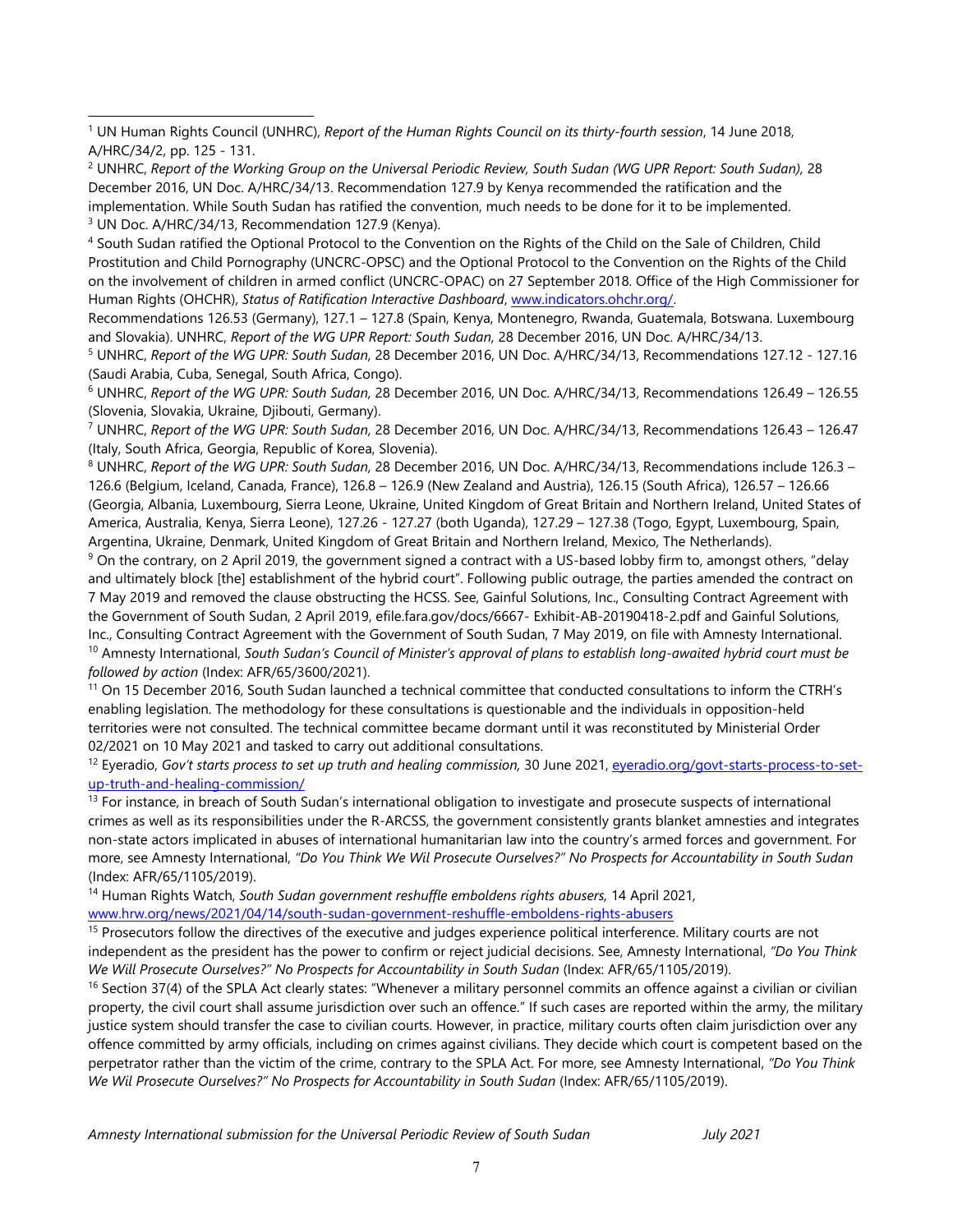17 UNHRC, *Report of the WG UPR: South Sudan,* 28 December 2016, UN Doc. A/HRC/34/13, paragraph 7 and recommendations 128.28 – 9 (Uruguay, Spain).

18 UNHRC, *Addendum to the WG UPR Report: South Sudan,* 8 March 2017, UN Doc. A/HRC/34/13/Add.1.

19 UNHRC, *Report of the WG UPR: South Sudan,* 28 December 2016, UN Doc. A/HRC/34/13*,* Recommendations 126.26 (Ethiopia) and 126.27 (Pakistan).

20 UNHRC, *Report of the WG UPR: South Sudan,* 28 December 2016, UN Doc. A/HRC/34/13, Recommendation 126.67 (Japan).

<sup>21</sup> Article 9.2 of the 2011 Transitional Constitution of the Republic of South Sudan.

 $22$  Article 9.3 of the 2011 Transitional Constitution of the Republic of South Sudan.

 $^{23}$  Article 145 of the 2011 Transitional Constitution foresees the establishment of an independent national human rights institution, in the form of <sup>a</sup> commission.

 $^{24}$  Articles 9.4 and 146(1)(a) of the 2011 Transitional Constitution of the Republic of South Sudan.

<sup>25</sup> Other tasks include inspecting conditions of inmates in "police jails, prisons and related facilities", educating the public about human rights, and monitoring governmen<sup>t</sup> compliance with international and regional human rights treaties and conventions. See article 146(1) of the 2011 Transitional Constitution of the Republic of South Sudan.

<sup>26</sup> Article 146 of the 2011 Transitional Constitution of the Republic of South Sudan.

<sup>27</sup> The definitions of war crimes, crimes against humanity and genocide did not conform with international law. Furthermore, the draft bill did not include provisions on torture, enforced disappearance and the non-applicability of amnesties and immunities. Amnesty International and 8 other civil society organisations (CSOs), Observations and Recommendations on the Penal Code (Amendment) Bill, 2016 (Open Letter, 1 February 2016).

<sup>28</sup> The bill was withdrawn and referred to the specialized parliamentary 'Committee on Legislations and Justice', whose chairperson committed to call for consultations to address these concerns. Instead, consultations were never conducted, the bill disappeared and later reappeared with its original wording before parliament around August or September 2018, leaving concerns raised by civil society and the UN unaddressed. Amnesty International, *"Do You Think We Will Prosecute Ourselves?" No Prospects for Accountability in South Sudan* (Index: AFR/65/1105/2019).

The South Sudanese authorities failed to reconstitute the parliament between February 2020 to May 2021 causing serious delays to legislation.

29 UNHRC, UNHRC, *Report of the WG UPR: South Sudan,* 28 December 2016, UN Doc. A/HRC/34/13*,* Recommendations 128.30, (Germany) and 128.92 (Switzerland).

 $\rm{^{30}}$  Transitional Constitution of South Sudan 2011 Section 159(3) limits the mandate of the NSS to "focus on information gathering, analysis and advice to the relevant authorities."

31 Amnesty International, *"These Walls Have Ears": The Chilling Effect of Surveillance in South Sudan* (Index: AFR/65/3577/2021).

 $^{32}$  Article 1.18.1.2 of the R-ARCSS obliges South Sudanese authorities to amend legislation including the 2014 NSS Act and tasks the National Constitutional Amendment Committee (NCAC) with drafting an amendment bill which was submitted to the Ministry of Justice and Constitutional Affairs in mid-2019. The bill has ye<sup>t</sup> to be discussed in parliament and enacted into law which should have been done before the start of the formation of the Revitalized Transitional Government of National Unity (RTGoNU) in February 2020.

 $^{33}$  The death penalty is provided for in South Sudanese law under article 8 of the Penal Code Act.

<sup>34</sup> Others include bearing false witness resulting in an innocent person's execution or for fabricating such evidence or using as true evidence known to be false; terrorism (or banditry, insurgency or sabotage) resulting in death; aggravated drug trafficking, and treason. See, 2008 Penal Code Act, articles 206, 131(2), 67(2), 383, 64.

<sup>35</sup> Code of Criminal Procedure Act, Article 275.

<sup>36</sup> SPLA Act, Section 85.

 $^{37}$  Article 21(2) and Article 21(3) of the 2011 Transitional Constitution of the Republic of South Sudan.

 $^{38}$  For instance, South Sudan ranks 185th out of 189 countries on the UN Development Program's (UNDP) Human

Development Index. See, Human Development Index Ranking, [hdr.undp.org/en/content/latest-human-development-index](http://hdr.undp.org/en/content/latest-human-development-index-ranking)[ranking](http://hdr.undp.org/en/content/latest-human-development-index-ranking)**.**

South Sudan received the lowest possible score from Freedom House in their analysis of political rights and civil liberties. Freedom House, *Freedom in the World 2018: The Annual Survey of Political Rights and Civil Liberties,* May 2018*,* [freedomhouse.org/sites/default/files/2020-02/FreedomintheWorld2018COMPLETEBOOK.pdf](https://freedomhouse.org/sites/default/files/2020-02/FreedomintheWorld2018COMPLETEBOOK.pdf)

South Sudan ranked last on the new Girl-Friendliness Index that measures performance of African governments against criteria taken from the CRC and the ACRWC. The African Child Policy Forum (ACPF), *South Sudan: How friendly is the governmen<sup>t</sup> towards girls in 2020?* [app.box.com/s/g9dhhilch1c7f15chcl4nd1oumzplw76](https://app.box.com/s/g9dhhilch1c7f15chcl4nd1oumzplw76).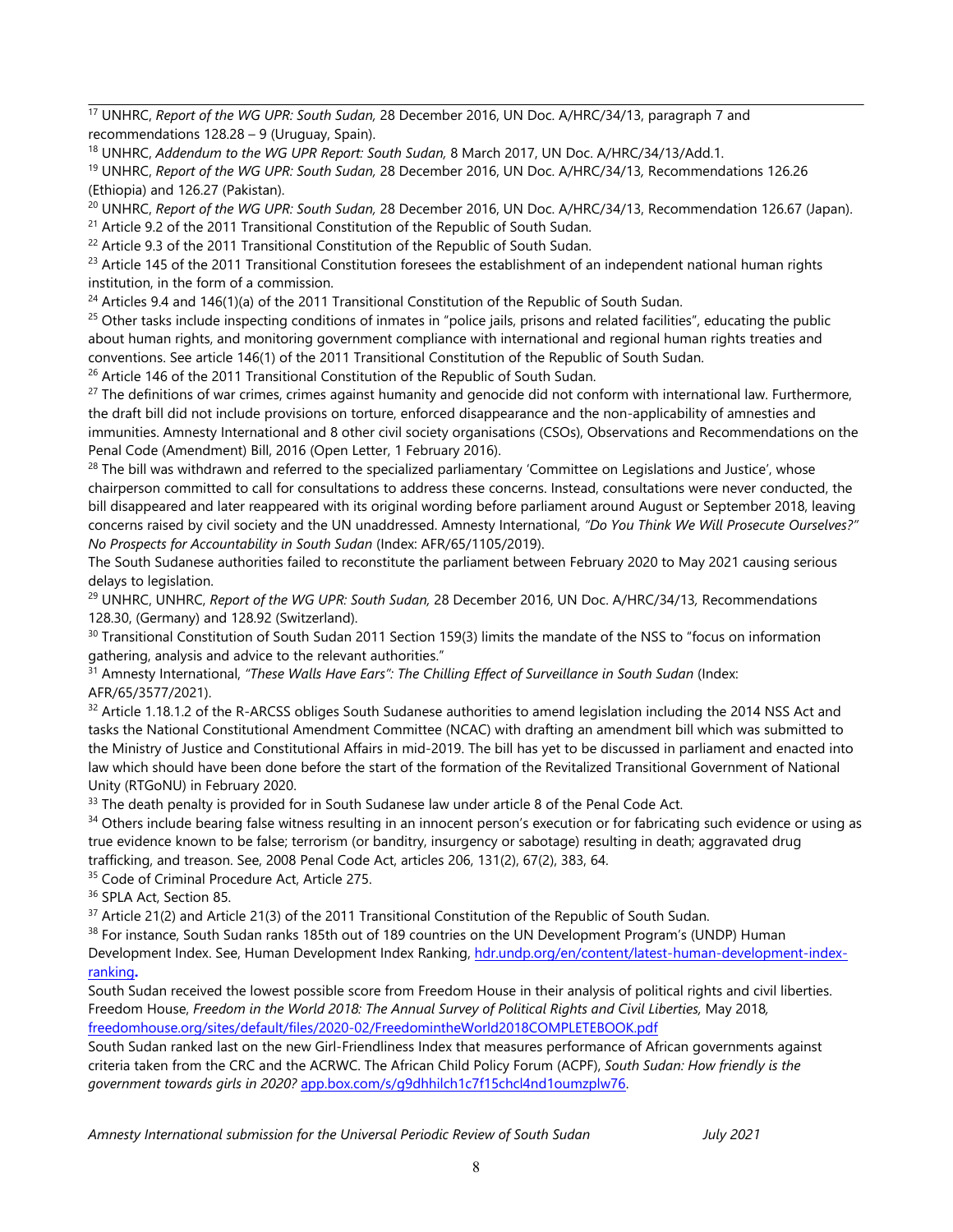<sup>39</sup> Amnesty International, 'It Was As If My Village Was Swept By a Flood': Mass Displacement of The Shilluk Population From the West Bank of the White Nile (Index: AFR 65/6538/2017); Amnesty International, 'If Men Are Caught, They Are Killed, If Women Are Caught, They Are Raped' - Atrocities in Equatoria Region Turn Country's Breadbasket Into A Killing Field (Index: AFR 65/6612/2017); Amnesty International, 'Do Not Remain Silent': Survivors of Sexual Violence in South Sudan Call for Justice and *Reparations* (Index: AFR 65/6469/2017); Amnesty International, *'Anything That Was Breathing Was Killed' – War Crimes in Leer and Mayendit, South Sudan* (Index: AFR 65/8801/2018); Amnesty International, *South Sudan: UN arms embargo must be maintained after surge in violence against civilians in 2020* (Press [release](https://www.amnesty.org/en/latest/news/2020/11/south-sudan-un-arms-embargo-must-be-maintained-after-surge-in-violence-against-civilians-in-2020/), 30 November 2020).

 $^{\rm 40}$  Amnesty International, South Sudan: UN arms embargo must be maintained after surge in violence against civilians in 2020 (Press [release](https://www.amnesty.org/en/latest/news/2020/11/south-sudan-un-arms-embargo-must-be-maintained-after-surge-in-violence-against-civilians-in-2020/), 30 November 2020); Commission on Human Rights in South Sudan (CHRSS), *Detailed findings of the Commission on Human Rights in South Sudan, 18 February 2021,*

*www.ohchr.org/EN/HRBodies/HRC/RegularSessions/Session46/Documents/A\_HRC\_46\_CRP\_2.pdf*; UN Panel of Experts (UNPoE) on South Sudan, *Final report, 15 April 2021, [www.securitycouncilreport.org/atf/cf/%7B65BFCF9B-6D27-4E9C-8CD3-](http://www.securitycouncilreport.org/atf/cf/%7B65BFCF9B-6D27-4E9C-8CD3-CF6E4FF96FF9%7D/S_2021_365.pdf) [CF6E4FF96FF9%7D/S\\_2021\\_365.pdf](http://www.securitycouncilreport.org/atf/cf/%7B65BFCF9B-6D27-4E9C-8CD3-CF6E4FF96FF9%7D/S_2021_365.pdf)*

41 United Nations Secretary General (UNSG), *Situation in South Sudan, 26 February 2020,*

*[www.securitycouncilreport.org/atf/cf/%7B65BFCF9B-6D27-4E9C-8CD3-CF6E4FF96FF9%7D/s\\_2020\\_145.pdf;](http://www.securitycouncilreport.org/atf/cf/%7B65BFCF9B-6D27-4E9C-8CD3-CF6E4FF96FF9%7D/s_2020_145.pdf)* UNSG, *Situation in South Sudan, 15 June 2020, www.securitycouncilreport.org/atf/cf/%7B65BFCF9B-6D27-4E9C-8CD3-*

*CF6E4FF96FF9%7D/s\_2020\_536.pdf;* UNSG, *Situation in South Sudan, 8 September 2020,*

*[www.securitycouncilreport.org/atf/cf/%7B65BFCF9B-6D27-4E9C-8CD3-CF6E4FF96FF9%7D/S\\_2020\\_890.pdf;](http://www.securitycouncilreport.org/atf/cf/%7B65BFCF9B-6D27-4E9C-8CD3-CF6E4FF96FF9%7D/S_2020_890.pdf)* UNSG, *Situation in South Sudan, 9 December 2020, [www.securitycouncilreport.org/atf/cf/%7B65BFCF9B-6D27-4E9C-8CD3-](http://www.securitycouncilreport.org/atf/cf/%7B65BFCF9B-6D27-4E9C-8CD3-CF6E4FF96FF9%7D/s_2020_1180.pdf) [CF6E4FF96FF9%7D/s\\_2020\\_1180.pdf](http://www.securitycouncilreport.org/atf/cf/%7B65BFCF9B-6D27-4E9C-8CD3-CF6E4FF96FF9%7D/s_2020_1180.pdf)*

 $^{42}$  CHRSS, Despite renewed political commitment, staggering levels of violence continued across South Sudan for the second *successive year, UN experts note, 19 February 2021,*

*[www.ohchr.org/EN/HRBodies/HRC/Pages/NewsDetail.aspx?NewsID=26761&LangID=E](http://www.ohchr.org/EN/HRBodies/HRC/Pages/NewsDetail.aspx?NewsID=26761&LangID=E)*

<sup>43</sup> In April 2019, the UNPoE on South Sudan concluded that it is "highly probable" that Dong Samuel Luak and Aggrey Ezbon Idri were executed at the NSS training facility on President Salva Kiir'<sup>s</sup> farm in Luri, near Juba on January 30, 2017. Dong Samuel Luak was <sup>a</sup> South Sudanese human rights lawyer and registered refugee in Kenya. Aggrey Ezbon Idri was the chair of the SPLM/A-IO'<sup>s</sup> Humanitarian Affairs Committee. Both were forcibly disappeared in Nairobi, Kenya in January 2017. They were illegally flown to South Sudan where the NSS detained them until their reported deaths. UNPoE on South Sudan, *Final* Report, 9 April 2019, www.undocs.org/S/2019/301; Amnesty International, "These Walls Have Ears": The Chilling Effect of *Surveillance in South Sudan* (Index: AFR/65/3577/2021); See also, Human Rights Watch, *"What Crime Was I Paying For?" Abuses by South Sudan'<sup>s</sup> National Security Service, 14 December 2020, [www.hrw.org/report/2020/12/14/what-crime-was-i](http://www.hrw.org/report/2020/12/14/what-crime-was-i-paying/abuses-south-sudans-national-security-service)[paying/abuses-south-sudans-national-security-service](http://www.hrw.org/report/2020/12/14/what-crime-was-i-paying/abuses-south-sudans-national-security-service)*

<sup>44</sup> See, for instance, Amnesty International, "It was as if my village was swept by a flood": Mass displacement of the Shilluk population from the West Bank of the White Nile, (Index: AFR 65/6538/2017); Human Rights Watch, "What Crime Was I Paying *For?" Abuses by South Sudan'<sup>s</sup> National Security Service, 14 December 2020*, [www.hrw.org/report/2020/12/14/what-crime-was](http://www.hrw.org/report/2020/12/14/what-crime-was-i-paying/abuses-south-sudans-national-security-service)[i-paying/abuses-south-sudans-national-security-service;](http://www.hrw.org/report/2020/12/14/what-crime-was-i-paying/abuses-south-sudans-national-security-service) UNPoE on South Sudan, *Final Report, 14 April 2021,*

*www.securitycouncilreport.org/atf/cf/%7B65BFCF9B-6D27-4E9C-8CD3-CF6E4FF96FF9%7D/S\_2021\_365.pdf;* UNPoE on South Sudan, *Final Report, 28 April 2020, www.undocs.org/en/S/2020/342;* UNPoE on South Sudan, *Final Report, 9 April 2019, [www.undocs.org/S/2019/301](http://www.undocs.org/S/2019/301)*; CHRSS, *Detailed Findings Report, 18 February 2021,*

*[www.ohchr.org/EN/HRBodies/HRC/RegularSessions/Session46/Documents/A\\_HRC\\_46\\_CRP\\_2.pdf;](http://www.ohchr.org/EN/HRBodies/HRC/RegularSessions/Session46/Documents/A_HRC_46_CRP_2.pdf)* CHRSS, *Report, 20 February 2019, [www.ohchr.org/en/hrbodies/hrc/cohsouthsudan/pages/index.aspx](http://www.ohchr.org/en/hrbodies/hrc/cohsouthsudan/pages/index.aspx)*

45 Amnesty International, *Death Sentences and Executions 2017* (Index: ACT/50/7955/2018); Amnesty International, *Death Sentences and Executions 2018* (Index: ACT/50/9870/2019); Amnesty International, *Death Sentences and Executions 2020* (Index: ACT/50/3760/2021); Amnesty International correspondence with lawyer, May 2021; Eyeradio, *Special court condemns two men to death over Lual Marine'<sup>s</sup> death, 19 May 2021,* [www.eyeradio.org/special-court-condemns-two-men-to-death](http://www.eyeradio.org/special-court-condemns-two-men-to-death-over-lual-marines-death/)[over-lual-marines-death/](http://www.eyeradio.org/special-court-condemns-two-men-to-death-over-lual-marines-death/); Eyeradio, *Sherikat incident: five men to spend 10 years in prison, 20 May 2021,* [www.eyeradio.org/sherikat-incident-five-men-to-spend-10-years-in-prison/](http://www.eyeradio.org/sherikat-incident-five-men-to-spend-10-years-in-prison/)

<sup>46</sup> Inspired by protests in Sudan and Algeria that led to the fall of former presidents Omar al-Bashir and Abdelaziz Bouteflika, RCM protests took place in Australia, the US, Ethiopia, Kenya and Sudan.

 $^{47}$  Amnesty International, South Sudan: "We are at risk and on the run" - Security agents track down peaceful protesters (Index: AFR 65/0692/2019).

 $^{48}$  The protests were sparked by the unlawful killing of four people, including a pregnant woman and an older man by soldiers following <sup>a</sup> physical confrontation about <sup>a</sup> land dispute involving <sup>a</sup> relative of the president who succumbed to his injuries